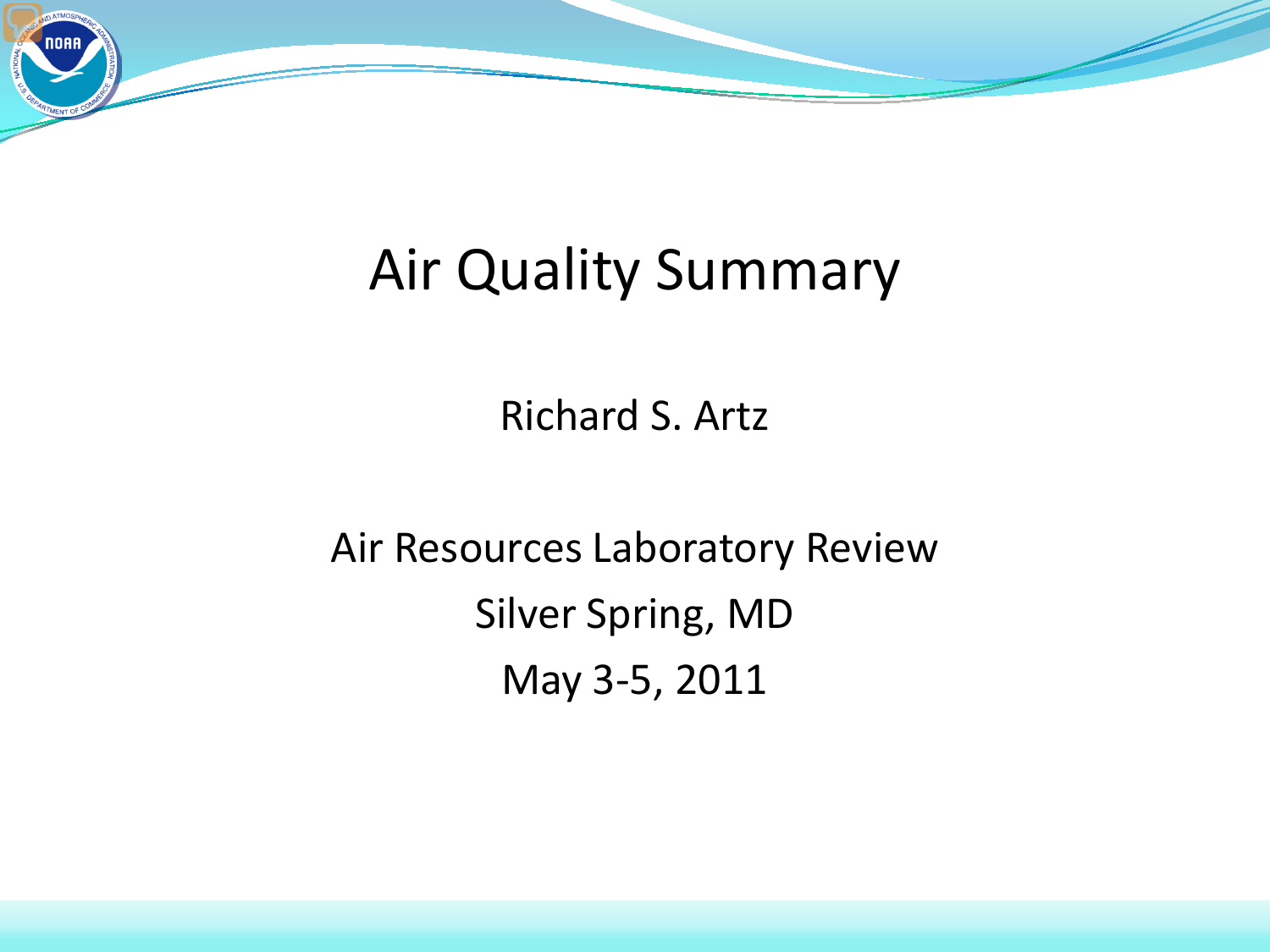# Scope and Goals of ARL's Air Quality Program

 Air Quality Forecasting and Air Toxics Models Ozone and Fine Particulate Matter Dust and Smoke Mercury and other Air Toxics (e.g., Dioxin) Measurement and Monitoring Programs **Mercury** Nitrogen Precipitation Chemistry **Observations Analysis Modeling**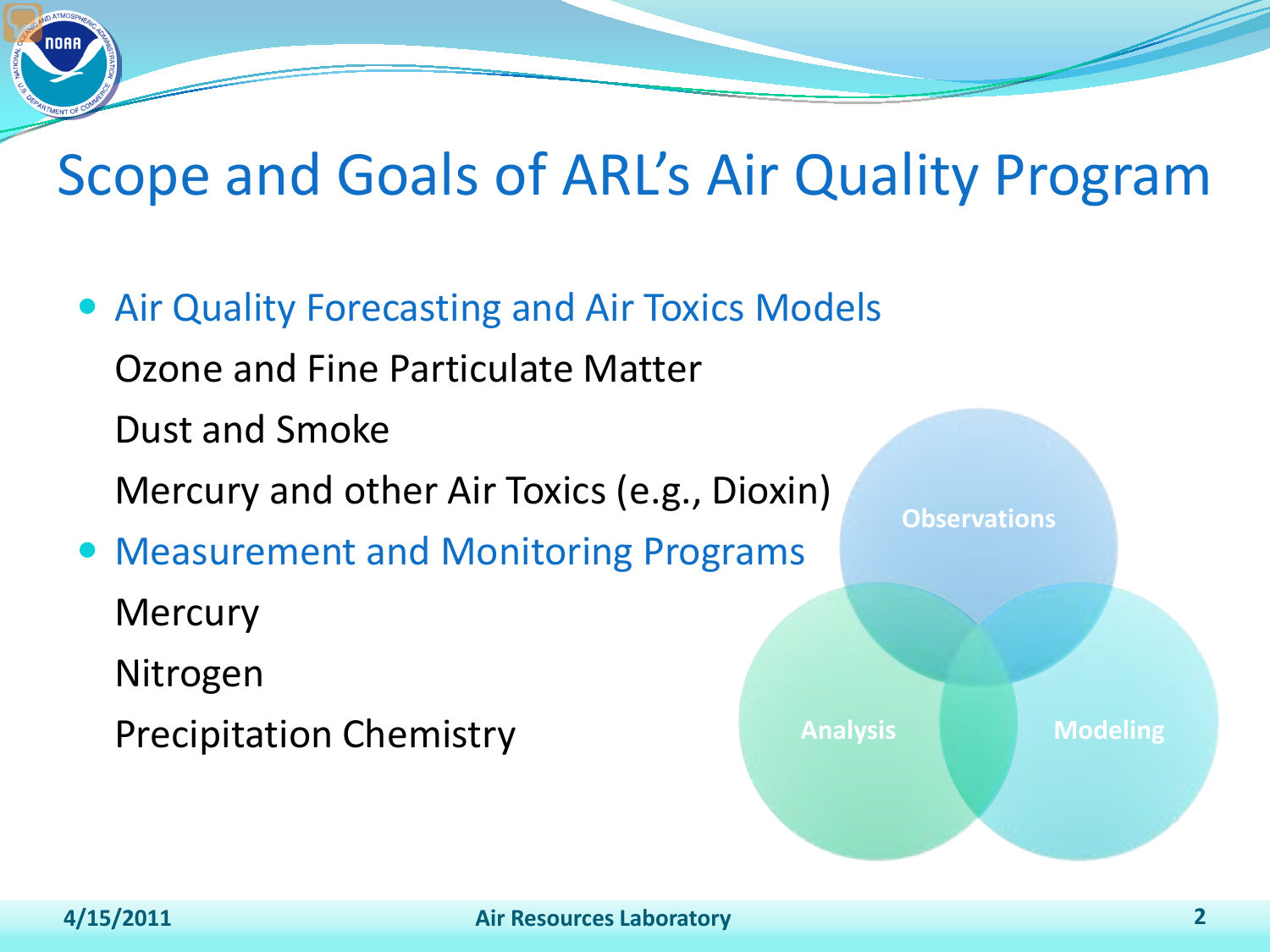# Indicators of Preeminence

- Strong publication record, including several highly-cited papers
- Leadership in national and international air quality activities
- Establishment of modeling products used operationally by NOAA and globally
- Enduring top quality research monitoring networks
- NOAA Research Outstanding Scientific Paper (Cohen, Draxler & Artz, 2003)
- DOC Gold Medal for HYSPLIT model development (Draxler, 2009)
- EPA 2009 Level 1 Scientific and Tech Achievement Award (Byun and Schere, 2009)
- NOAA Distinguished Career Award (Dale Gillette, 2006)
- Presidential Rank Award for Meritorious Senior Professionals (Bruce Hicks, 2003)
	- … a myriad of applications involving a broad suite of atmospheric pollutants.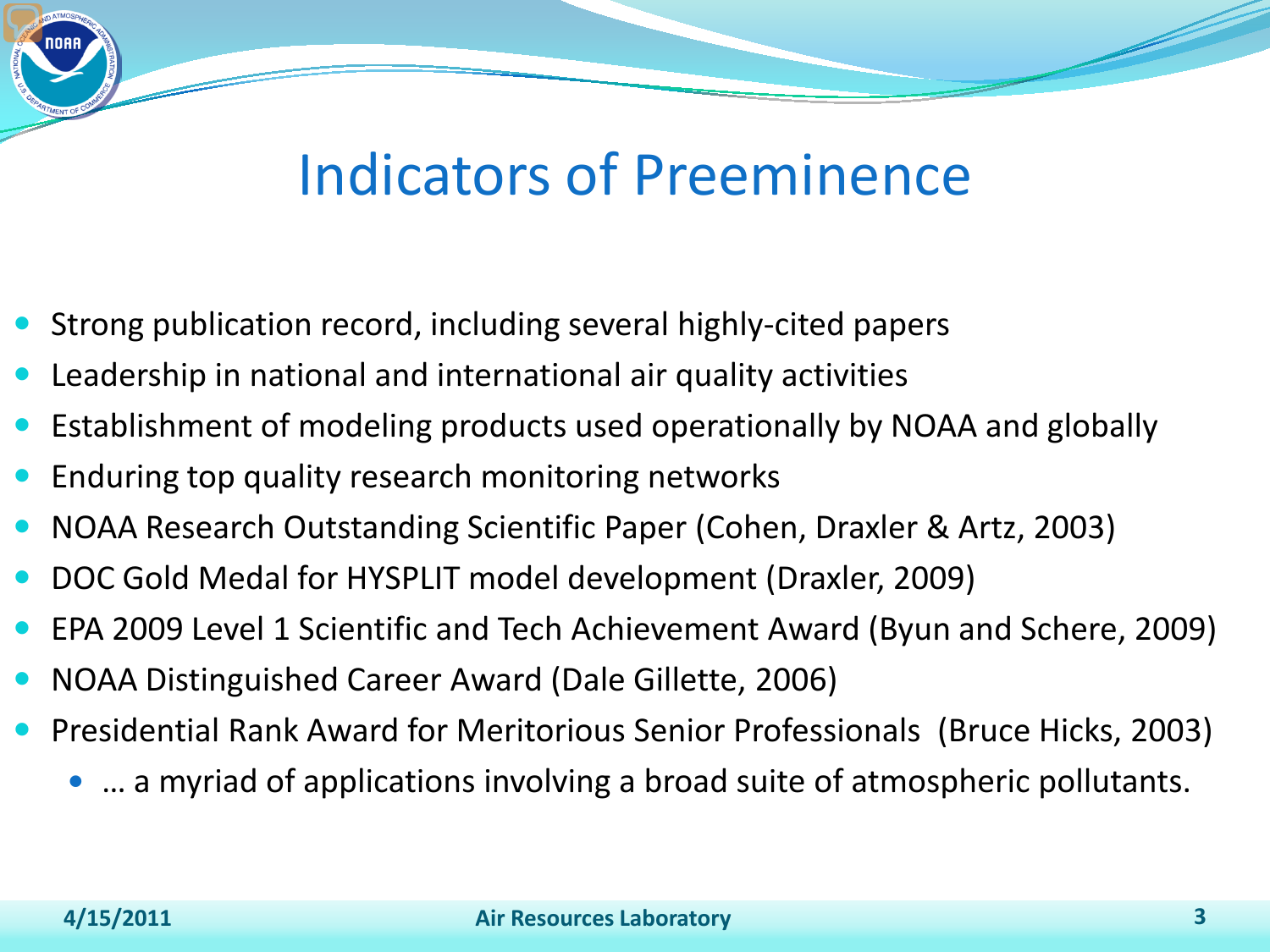#### **ARL Air Quality Publications** 2001-2010 Total = 100; Average = 10/year



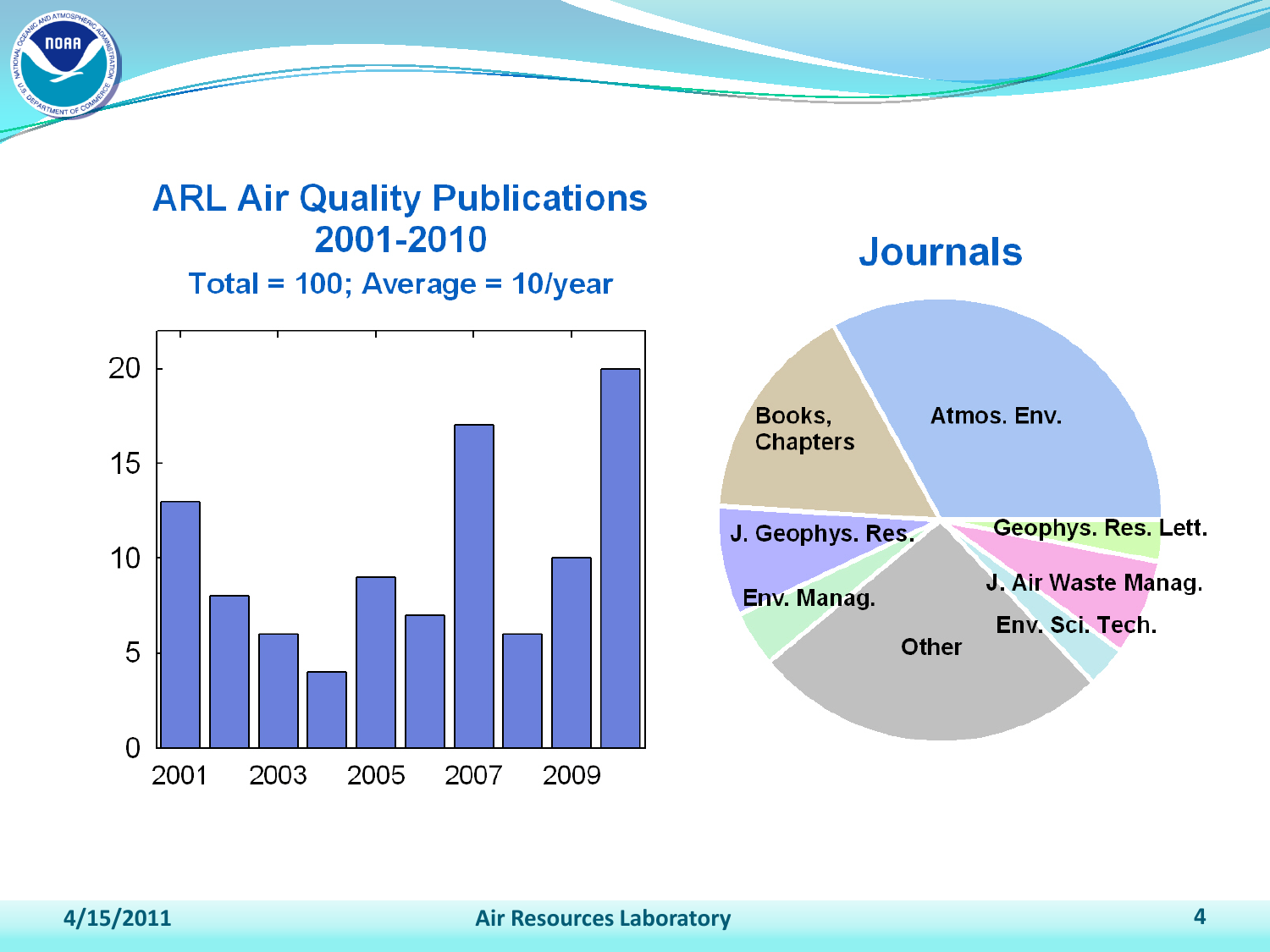## Future Plans

### Air Quality Forecast Models

- Improve emissions estimates for fires and dust
- Develop tighter linkages with meteorological models
- Develop chemical data assimilation capability

## • Air Quality Toxics Models

- Improve treatment of natural sources, surface exchange, and re-emissions
- Capitalize on unique model evaluation opportunities

### Mercury, Nitrogen, and Precipitation Chemistry Measurements

- Optimize existing and develop new measurement methods
- Determine suitability of real-time sensors for long-term air-surface exchange research (nitrogen)
- Develop protocols for global monitoring of mercury and dry deposition

### Assessments

• Complete WMO global precipitation chemistry assessment